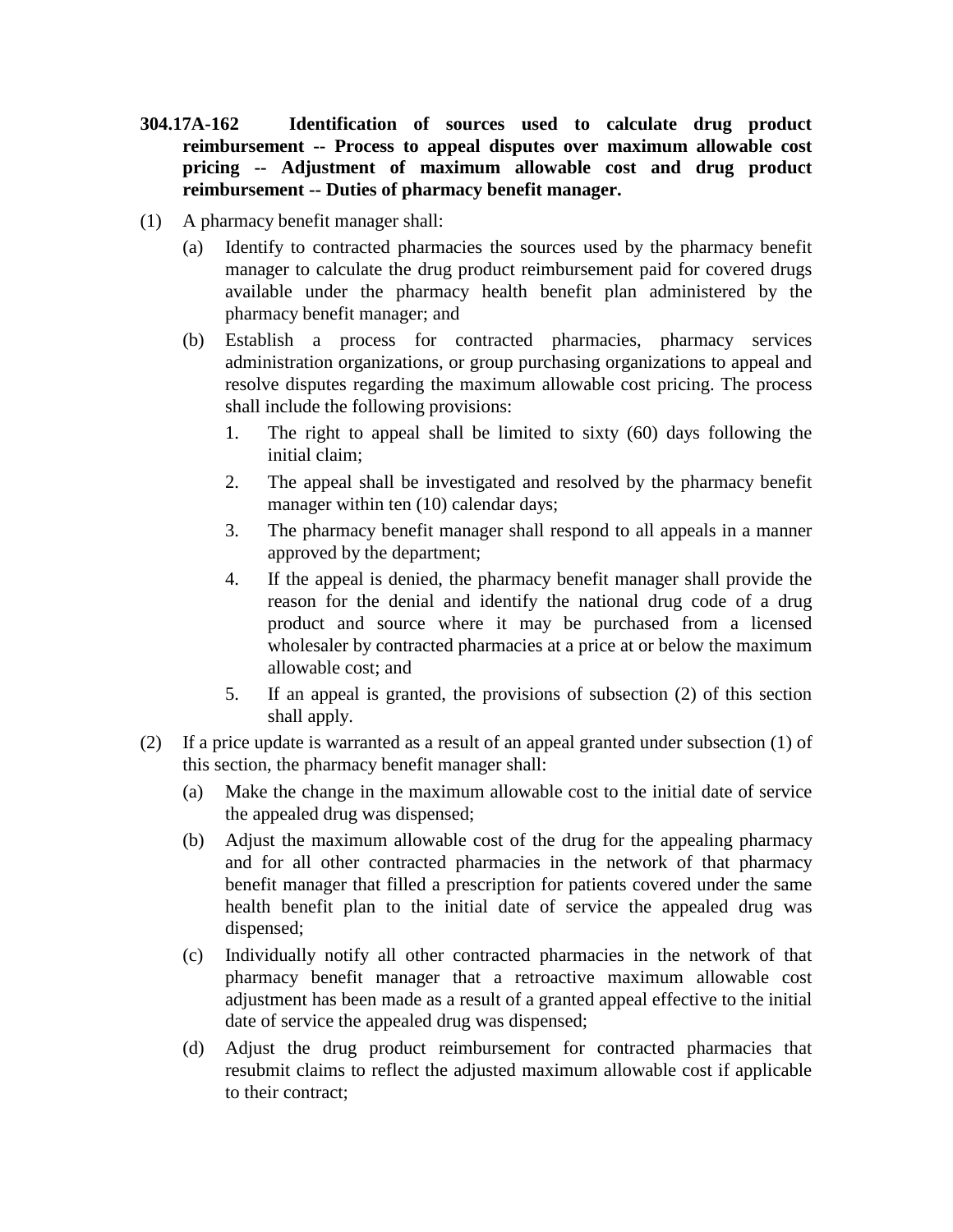- (e) Allow the appealing pharmacy and all other contracted pharmacies in the network that filled prescriptions for patients covered under the same health benefit plan to reverse and resubmit claims and receive payment based on the adjusted maximum allowable cost from the initial date of service the appealed drug was dispensed; and
- (f) Make retroactive price adjustments in the next payment cycle.
- (3) For every drug for which the pharmacy benefit manager establishes a maximum allowable cost to determine the drug product reimbursement, the pharmacy benefit manager shall make available to all contracted pharmacies information identifying the national drug pricing compendia or sources used to obtain the drug price data in a manner established by administrative regulations promulgated by the department.
- (4) For every drug for which the pharmacy benefit manager establishes a maximum allowable cost to determine the drug product reimbursement, the pharmacy benefit manager shall make available to all contracted pharmacies in a manner established by administrative regulations promulgated by the department the comprehensive list of drugs subject to maximum allowable cost and the actual maximum allowable cost for each drug.
- (5) For every drug for which the pharmacy benefit manager establishes a maximum allowable cost to determine the drug product reimbursement, the pharmacy benefit manager shall make available to the department, upon request, information that is needed to resolve an appeal. If the department is unable to obtain information from the pharmacy benefit manager that is necessary to resolve the appeal, the appeal shall be granted to the appealing pharmacy.
- (6) For every drug for which the pharmacy benefit manager establishes a maximum allowable cost to determine the drug product reimbursement, the pharmacy benefit manager shall review and make necessary adjustments to the maximum allowable cost for every drug at least every seven (7) calendar days and shall immediately utilize the updated maximum allowable cost in calculating the payments made to all contracted pharmacies.
- (7) For every drug for which the pharmacy benefit manager establishes a maximum allowable cost to determine the drug product reimbursement, the pharmacy benefit manager shall make available to all contracted pharmacies in a manner established by administrative regulations promulgated by the department weekly updates to the list of drugs subject to maximum allowable cost and the actual maximum allowable cost for each drug.
- (8) For every drug for which the pharmacy benefit manager establishes a maximum allowable cost to determine the drug product reimbursement, the pharmacy benefit manager shall ensure that drugs subject to maximum allowable costs are:
	- (a) Generally available for purchase by pharmacists and pharmacies in Kentucky from a national or regional wholesaler licensed in Kentucky by the Kentucky Board of Pharmacy;
	- (b) Not obsolete, temporarily unavailable, or listed on a drug shortage list; and
	- (c) 1. Drugs that have an "A" or "B" rating in the most recent version of the